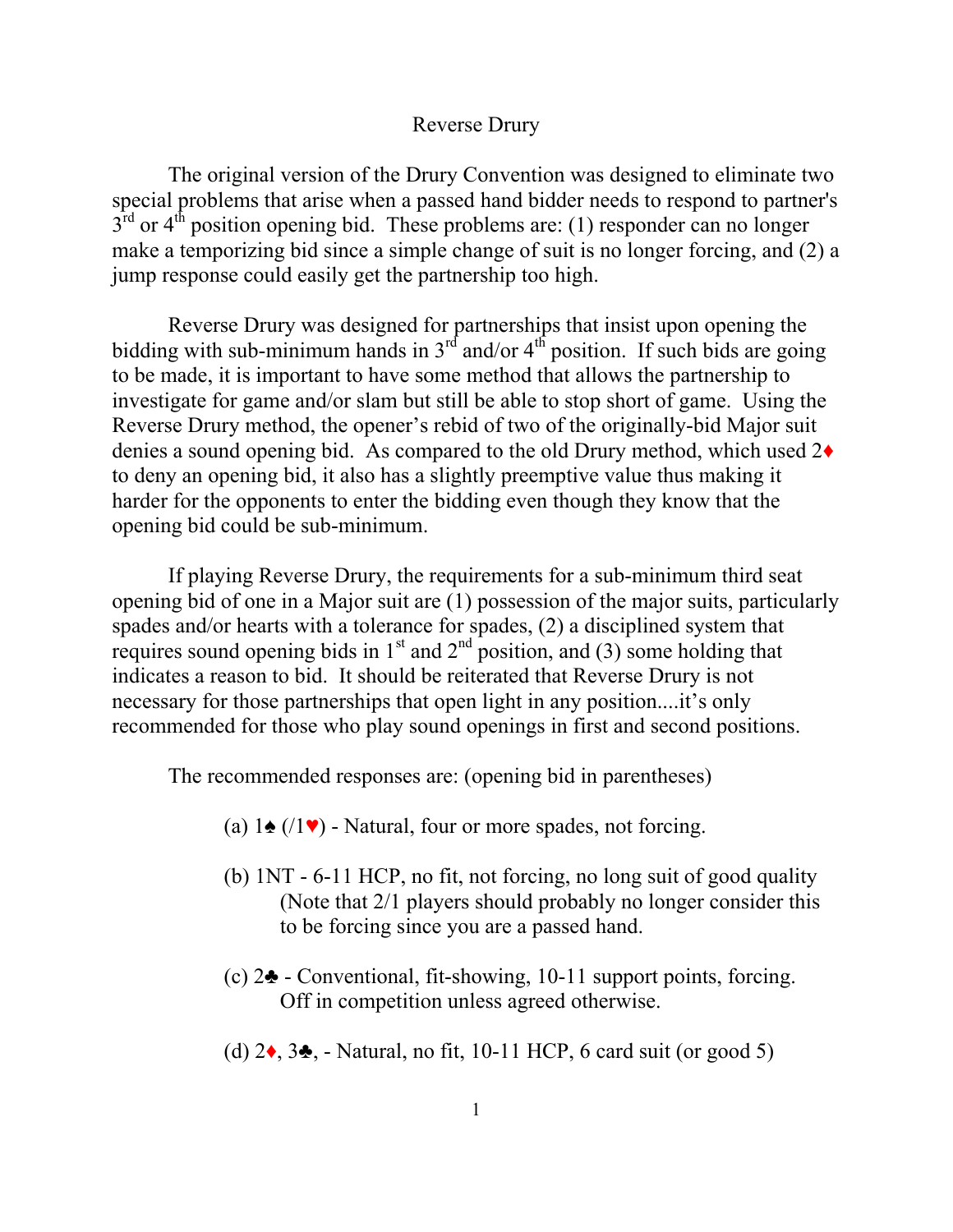- (e)  $2\Psi$  (/1 $\triangle$ ) Not forcing, denies fit with suit opened.
- (f)  $2\Psi$  (/1 $\Psi$ ), or  $2\Phi$  (/1 $\Phi$ ) Minimum raise, 6-9 HCP, not forcing.
- $(g)$  2NT- 10-11 HCP's, 5-5 in the minor suits. Off in competition.
- (h)  $3\Psi$  (/1 $\Psi$ ), or  $3\triangleq$  (/1 $\triangleq$ ) Preemptive raise, 4 or 5-card trump support with distributional values. Also applies in competition.

Opener should strive to bid again any time he has a normal full opening bid unless responder's hand has been limited with a raise or a 1NT bid. After the  $2\clubsuit$ response, opening bidder must bid again even with a sub-minimum hand, unless his RHO bids or doubles. If there is no intervening bid, the rebids are as follows (opening bid shown in parentheses):

- (a) 2♦ Artificial, minimum opening hand, opening bid was natural (probably would not bid game opposite a minimum limit raise). Responder's 3 level rebids are now splinters and game tries.
- (b)  $2\Psi$  (/1 $\Psi$ ) or  $2\Phi$  (/1 $\Phi$ ) Denies full opening bid, has no bearing on length of suit.
- (c)  $2\Psi$  (/1 $\triangle$ ) Shows at least 4 hearts and a full opening bid.
- (d)  $3\clubsuit$ ,  $3\spadesuit$  Splinters and slam tries. Responder should cuebid if possible.
- (e)  $3\Psi$  (/1 $\bullet$ ) or  $2\bullet$  (/1 $\Psi$ ) Splinter and slam try. Responder should cuebid if possible.
- (f) 2NT Balanced slam try, 17-19 HCP's. (Responder's suit bids at 3 level are splinters, 3NT shows balanced maximum, game bids show no slam interest, new suits at 4 level show values)
- (g)  $3\Psi$  (/1 $\Psi$ ) or  $3\Phi$  (/1 $\Phi$ ) Asks responder to cuebid cheapest Ace.
- (h) 3NT Balanced sound opening bid, 14-16 HCP's.